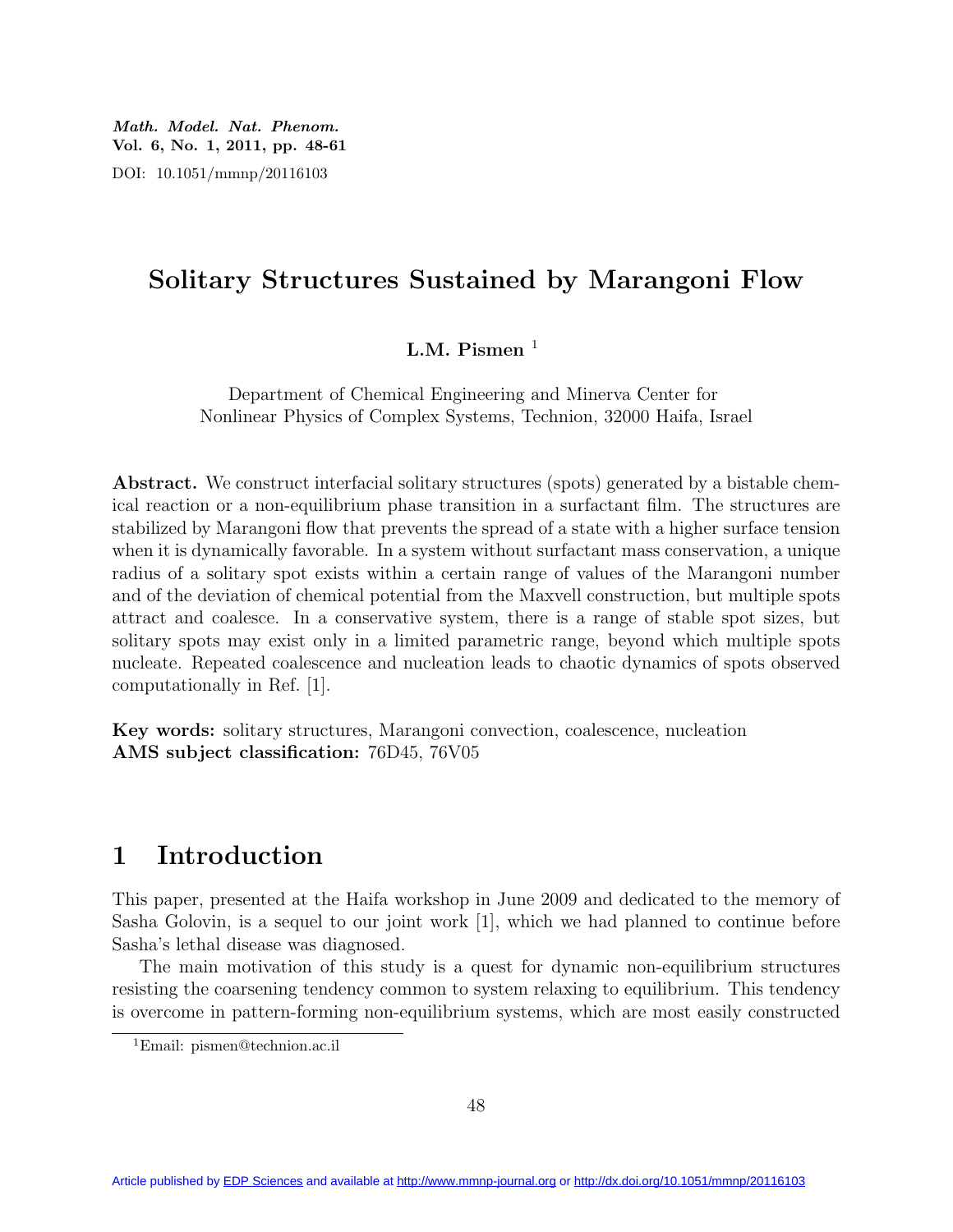by combining a short-scale "activator" and a long-range "inhibitor". Both roles are played by diffusive chemical species in classical Turing patterns  $[2]$  – see [3, 4] for extensive review – but the role of an "inhibitor", which arrests spreading of one of alternative states of an autocatalytic chemical reaction, can be also played by a physical process coupled to changes of chemical composition.

The influence of Marangoni flow on chemical waves in a bistable system has been first investigated theoretically for shallow layers enabling lubrication approximation [5, 6]. The chemical model was later extended to the two-component FitzHugh–Nagumo system, which is pattern-forming in its own right [7]. Further numerical modeling confirmed that Marangoni flow may change relative stability of the two stable steady states, reversing in some cases the direction of propagation of the front [8].

A possibility of formation of interfacial solitary structures generated by chemical instabilities and stabilized by Marangoni flow has been demonstrated earlier by the author [9]. In this communication we will elaborate the results of this work and extend them to a conservative system studied numerically in Ref. [1] to give a theoretical explanation to the phenomenon of chaotic spot dynamics observed there.

### 2 Basic equations

Consider an insoluble surfactant taking part in an autocatalytic chemical reaction. The surface concentration  $\theta$  obeys the convective reaction-diffusion equation

$$
\theta_t = D\nabla^2 \theta - \nabla \cdot (\mathbf{v}\theta) + \tau^{-1} [f(\theta) - \mu], \qquad (2.\text{arabicequation})
$$

where D is the surface diffusivity,  $\nabla$  is the two-dimensional vector differential operator,  $\tau$ is the characteristic relaxation time. The algebraic part  $f(\theta) - \mu$  may represent the dimensionless net surfactant source due to chemical reactions and exchange with the gas phase. Alternatively, the same model can be motivated thermodynamically. In this formulation, the function  $f(\theta)$  would be the derivative of the Helmholtz free energy with respect to the concentration, and  $\mu$ , the chemical potential. If the function  $f(\theta)$  is not monotonic, the surfactant undergoes within a certain range of  $\mu$  spinodal decomposition leading to separation into two surface phases with different concentrations. A purely thermodynamic setting is not suitable for our study, since, in a closed system, the surface phase with a lower surface tension will always tend to spread; this spreading will be enhanced by Marangoni flow, and no non-equilibrium structures may form. The system can be sustained, however, far from equilibrium by external fluxes. If, for example, the surface is illuminated, as suggested in Ref. [1], and the light absorption coefficient is concentration-dependent, the thermodynamically disadvantageous but stronger-adsorbing phase may lower its surface tension due to the thermal effect and start spreading by the action of the Marangoni flow.

We are interested in the case when at least two stable stationary solutions exist; therefore the function  $f(\theta) - \mu$  should have three zeroes, and its derivative at the smallest and largest zero should be negative. The simplest function possessing this property, which is commonly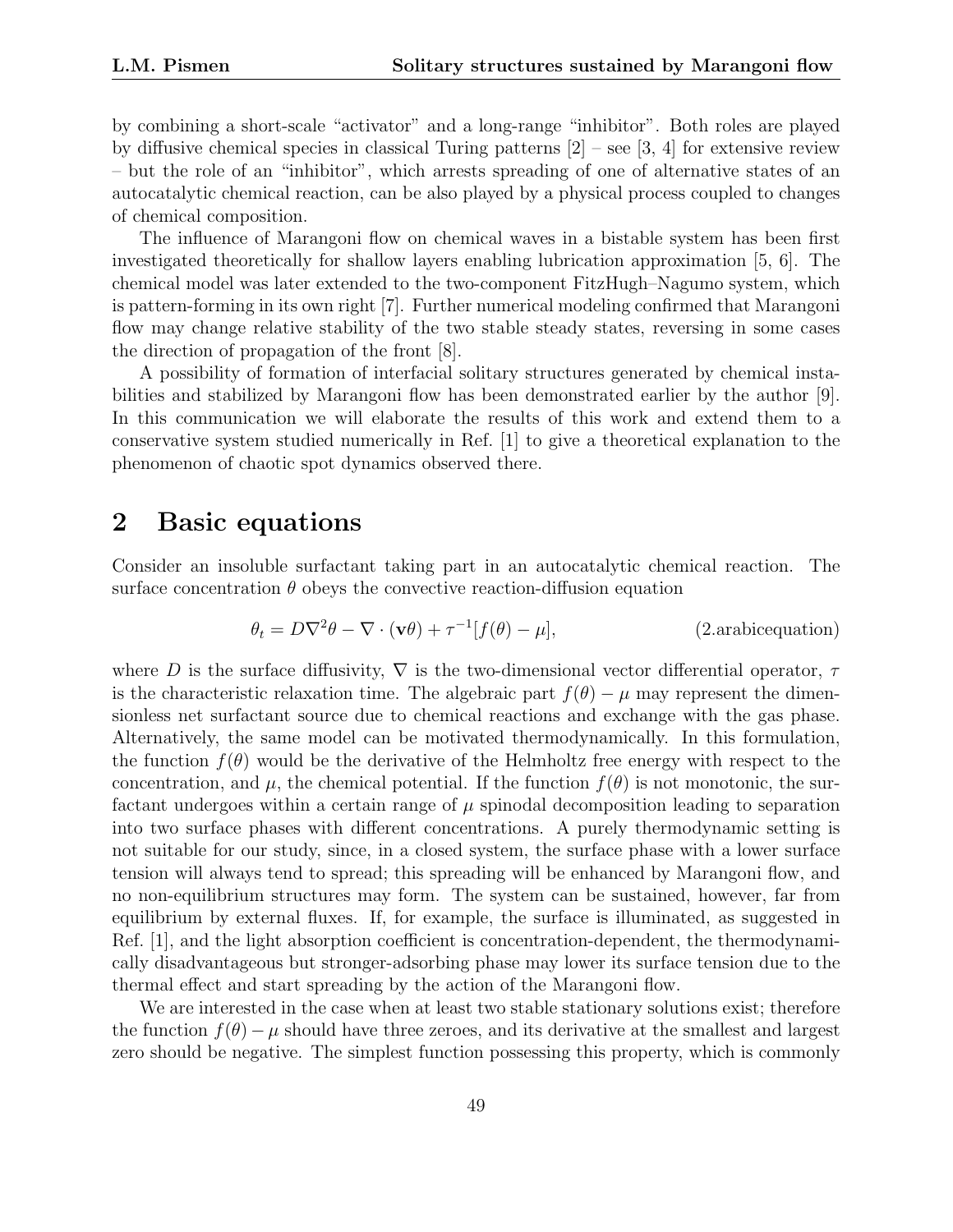

Figure 1: The model function  $f(\theta)$  with  $\nu = 16$ ; the dashed lines delimit the bistability interval.

used in theoretical studies, is a cubic. We will use here, however, a more realistic model function, which (similar to the van der Waals interaction function) ensures that the algebraic part of Eq. (2.arabicequation) always has zeroes lying within the interval  $0 < \theta < 1$ :

$$
f(\theta) = \frac{1}{\theta} - \frac{1}{1 - \theta} + \nu\theta.
$$
 (2.arabicequation)

The system is bistable within a finite range of  $\mu_c^- < \mu < \mu_c^+$  at  $\nu > 8$  (Fig. 1).

Taking  $\tau$  as the time scale and scaling the coordinates by the diffusional length  $\sqrt{D/\tau}$ (which determines the thickness of a front separating the two alternative homogeneous steady (which determines the thickness of a front separating the two alternative homogeneous steady<br>states) and the velocity, by  $\sqrt{D\tau},$  we rewrite Eq. (2.arabicequation) in the dimensionless form

$$
\theta_t = \nabla^2 \theta - \nabla \cdot (\mathbf{v}\theta) + f(\theta) + \mu.
$$
\n(2.arabicequation)

In this model, studied by the author earlier using a different model function [9], the surfactant *is not conserved*, as it is assumed that it may be produced and consumed as a result of chemical reactions. An alternative model of a Cahn–Hilliard type that conserves the "order parameter" (surfactant concentration) [1] has the form

$$
\theta_t + \nabla \cdot (\mathbf{v}\theta) + \nabla \cdot (\Gamma(\theta)\nabla \mu) = 0,
$$
\n(2.arabicequation)

$$
\nabla^2 \theta + f(\theta) - \mu = 0. \tag{2.arabicequation}
$$

In this model,  $\mu$  is not a constant as in Eqs. (2.arabicequation) but an additional variable – the dimensionless chemical potential; the characteristic interface thickness in this model is the healing length  $\sqrt{K/\tau}$  depending on the rigidity coefficient K, which determines the line tension of the boundary between dense and dilute surfactant phases. This coefficient has to replace D in the above definitions of the length and velocity scales.  $\Gamma$  is the dimensionless mobility related near a homogeneous state  $\theta = \theta^{\pm}$  to the diffusivity by  $D = -KTf'(\theta^{\pm})$ .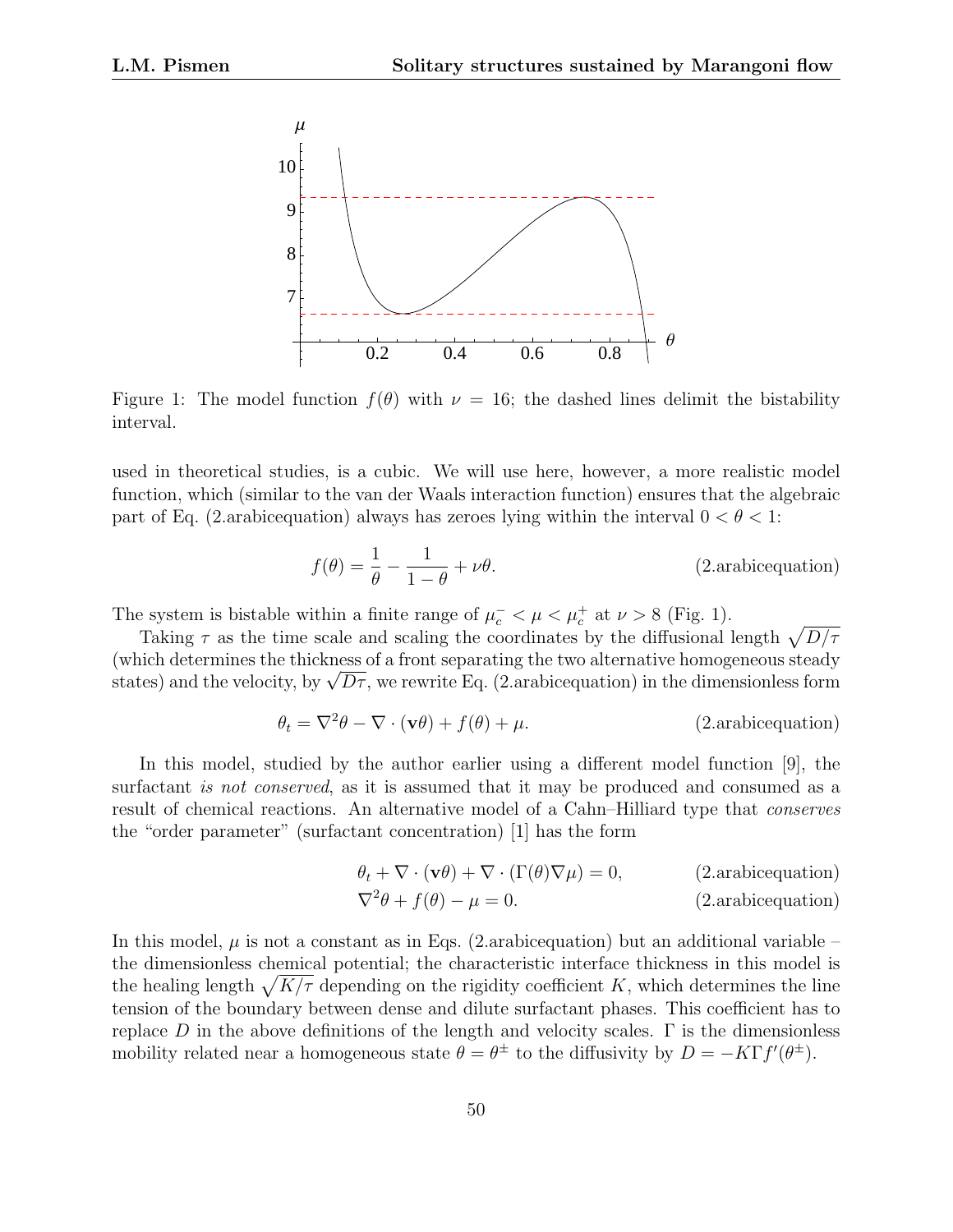

Figure 2: A typical stationary front solution ( $\nu = 16$ ,  $\mu_0 = 8$ ).

Equation (2.arabicequation) or (2.arabicequation) has a stationary front solution  $\theta =$  $\theta_0(x)$  at a Maxwell point  $\mu = \mu_0$  lying within the bistability interval; e.g. for  $\nu = 16$  we have  $\mu_0 = 8$ , and the alternative stationary states approached at  $x \to \pm \infty$  are  $\theta^{\pm} = \frac{1}{4}$  $\frac{1}{4}(2\pm\sqrt{2})$ (Fig. 2). The solution is also valid in a moving frame when the front is advected with a constant velocity, but is distorted when velocity changes along the x axis. The front is set into motion when  $\mu \neq \mu_0$  or when it is curved.

## 3 Marangoni flow

#### 3.1 Hydrodynamic model

The interfacial flow velocity appearing in Eqs. (2.arabicequation), (2.arabicequation) is induced by the Marangoni force due to an instantaneous distribution of surface tension  $\sigma(\mathbf{x})$ that corresponds to a given instantaneous surface concetration profile. Further on, we assume a linear dependence  $\sigma = \sigma_0 - \sigma_1 \theta$ . Under usual conditions, inertial terms can be neglected, and the Stokes equation is applicable. Furthermore, there are no sources of vertical vorticity in this configuration, and the solution can be expressed though a single flow potential  $\chi$ obeying the biharmonic equation

$$
(\nabla^2 + \partial_z^2)^2 \chi = 0,
$$
 (3.arabicequation)

where we separated the derivative with respect to the vertical coordinate  $\partial_z$ . For our purpose, we need only to compute the two-dimensional horizontal velocity vector  $\mathbf{v} = \nabla \chi_z(0)$  by solving Eq. (3.arabicequation) in an infinitely deep and infinitely extended fluid volume  $z < 0$  with the Marangoni boundary conditions on the undeformable free boundary  $z = 0$ . The dimensionless form of the boundary condition is

$$
\chi(\mathbf{x},0) = 0, \quad \chi_{zz}(\mathbf{x},0) = M\nabla\theta,
$$
\n(3.arabicequation)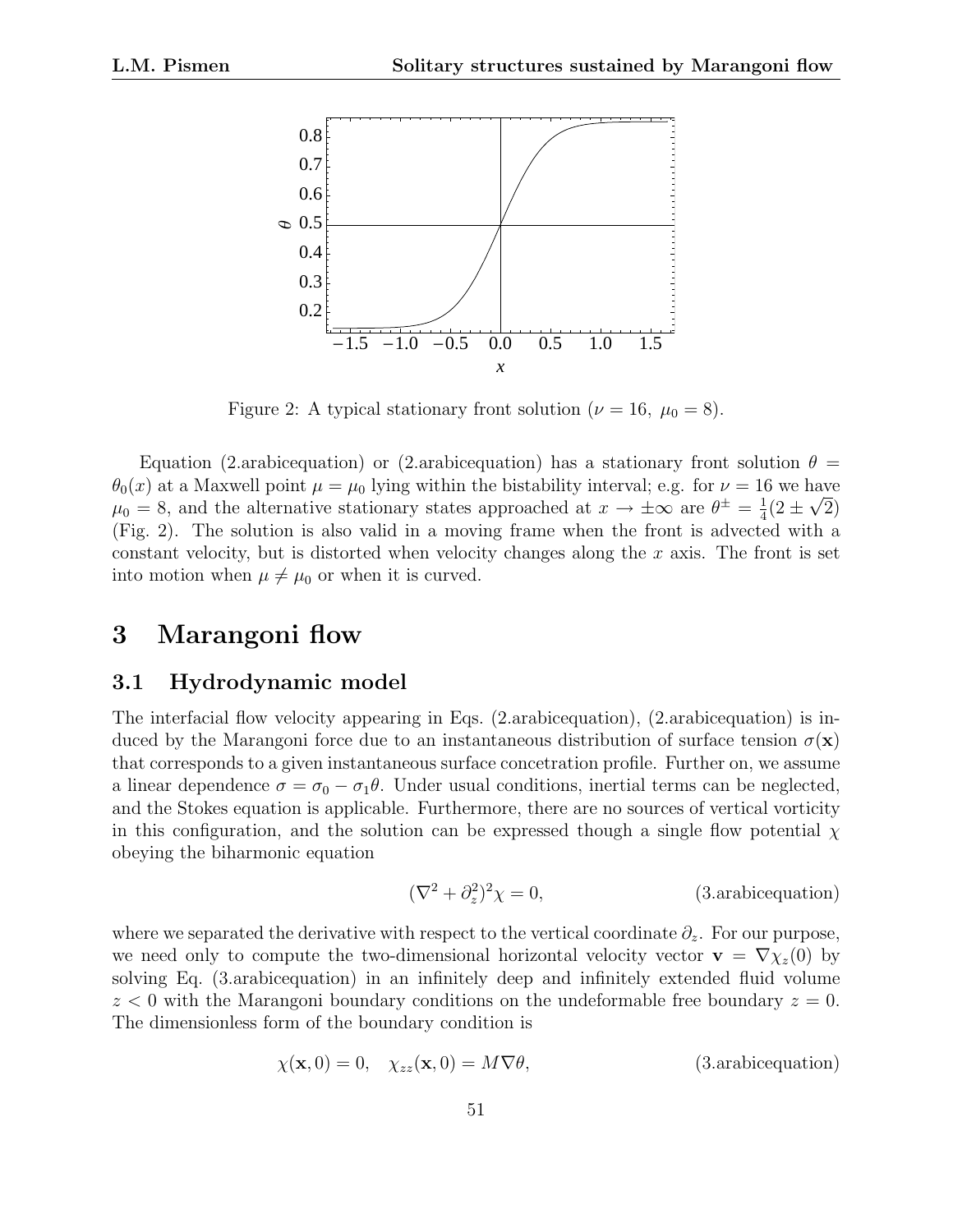where  $M$  is the Marangoni number based on either diffusional or healing length, respectively, in the non-conservative and conservative models:

$$
M = \frac{\sigma_1}{\eta} \sqrt{\frac{\tau}{D}} \quad \text{or} \quad M = \frac{\sigma_1}{\eta} \sqrt{\frac{\tau}{K}}, \quad (3.\text{arabicequation})
$$

 $\eta$  being the dynamic viscosity. The solution is expressed [9] as an integral over the interfacial plane  $z = 0$ :

$$
\mathbf{v}(\mathbf{x}) = -\frac{M}{4\pi} \int \frac{\nabla \theta(\mathbf{x} + \mathbf{r})}{|\mathbf{r}|} d^2 \mathbf{r}.
$$
 (3.arabicequation)

This solution exists, provided  $\theta(\mathbf{x}) = \text{const}$  at  $|\mathbf{x}| \to \infty$ . Using Eq. (3.arabicequation) in Eq. (2.arabicequation) or (2.arabicequation) yields an integro-differential equation of the surface concentration. This equation is *nonlocal* so that the motion is dependent on the instantaneous distribution of domains occupied by the alternative states in the entire region.

### 3.2 Flow far for the front

On distances far exceeding the front thickness, which is unity in our dimensionless formulation, the concentration distribution can be considered as stepwise. Using the discontinuous function  $\theta(\mathbf{x})$  that approaches (at  $|\mu - \mu_0| \ll 1$ ) the two alternative values  $\theta = \theta^{\pm}$  in the domains separated by a sharp front contour  $\mathcal C$  brings Eq. (3.arabicequation) to the form

$$
\mathbf{v}(\mathbf{x}) = -\frac{M\Delta}{4\pi} \oint_{\mathcal{C}} \frac{\mathbf{n}}{r(s)} ds,
$$
 (3.arabicequation)

where  $\Delta = \theta^+ - \theta^-$ ; the contour is parametrized by the arc length s, and  $r(s) = |\mathbf{x} - \mathbf{y}(s)|$  is the distance from the reference point to a point on the contour; by convention, the normal n is directed towards the domain occupied by the upper state.

This formula can be used to compute the flow induced by a circular spot of the radius  $R \gg 1$  occupied by the lower state on the infinite interfacial plane occupied by the upper state:

$$
v(\rho) = -\frac{M\Delta}{2\pi} \int_0^{\pi} \frac{\cos \alpha \, d\alpha}{\sqrt{1 + (\rho/R)^2 - 2(\rho/R)\cos \alpha}}
$$
  
= 
$$
-\frac{M\Delta}{2\pi} \left[ \frac{R^2 + \rho^2}{\rho(R + \rho)} \mathbf{K} \left( \frac{4R\rho}{R^2 + \rho^2} \right) - \frac{R + \rho}{\rho} \mathbf{E} \left( \frac{4R\rho}{R^2 + \rho^2} \right) \right]
$$

where  $\rho$ ,  $\alpha$  are polar coordinates, and **K**, **E** are complete elliptic integrals. The radial flow velocity vanishes at  $\rho = 0$  and decays as

$$
v \asymp -\frac{M\Delta}{4} \left(\frac{R}{\rho}\right)^2 \qquad \text{at} \quad \rho \to \infty,
$$
 (3.arabicequation)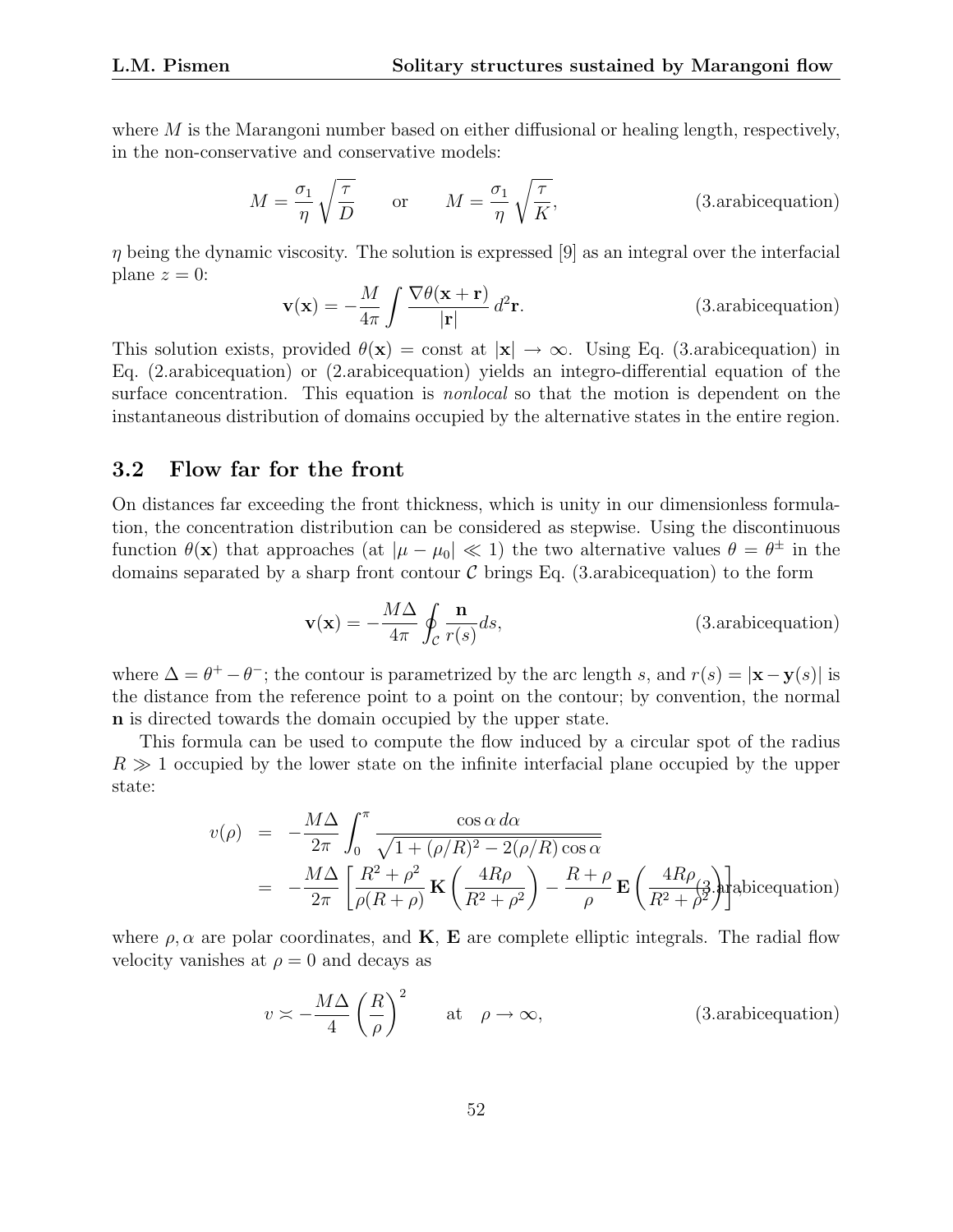

Figure 3: The interfacial radial velocity in and around a solitary spot.

The solution drawn in Fig. 3 diverges in the vicinity of the front:

$$
v \asymp -\frac{M\Delta}{2\pi} \ln \left| \frac{8R}{e^2(\rho - R)} \right| \quad \text{at} \quad |\rho - R| \ll R. \tag{3.arabicequation}
$$

This divergence does not allow us to compute the flow velocity where we need it most – at the front itself, and therefore the question of the influence of Marangoni flow on the motion of the front cannot be answered before the singularity is resolved by the asymptotic procedure to be described below. The far field solution (3.arabicequation) or its asymptotics (3.arabicequation) can be applied, however, to describe interaction between spots removed at distances large compared to there radii (where their circular shape is only weakly distorted).

Separate spots are attracted one to the other by the induced inward flow. If there is a number of spots removed at distances far exceeding the diffusional length, the induced flow is additive, since the Stokes problem is linear. At any fixed distance, a larger velocity is induced by larger spot, and the flow is always centripetal, so that spots originally separated by a distance L eventually coalesce. The coalescence time for a pair of spots with the radii  $R_1$ ,  $R_2$ can be computed, neglecting a fast finite stage when the asymptotics (3.arabicequation) is no longer applicable and shape distortion is substantial, by solving the equation for the distance between the centers of two spots  $\ell(t)$ 

$$
\frac{d\ell}{dt} = -\frac{M\Delta}{4} \left[ \left(\frac{R_1}{\ell}\right)^2 + \left(\frac{R_1}{\ell}\right)^2 \right],\tag{3.arabicequation}
$$

Integrating this gives the coalescence time

$$
T = -\frac{4}{3M\Delta} \frac{L^3}{R_1^2 + R_2^2}.
$$
 (3.arabicequation)

It has to be emphasized that long-distance attraction of spots is a nonlocal effect dependent on the depth of the liquid layer. The interaction length is of the same order of magnitude as the depth of the liquid layer, and in shallow water the effect disappears altogether.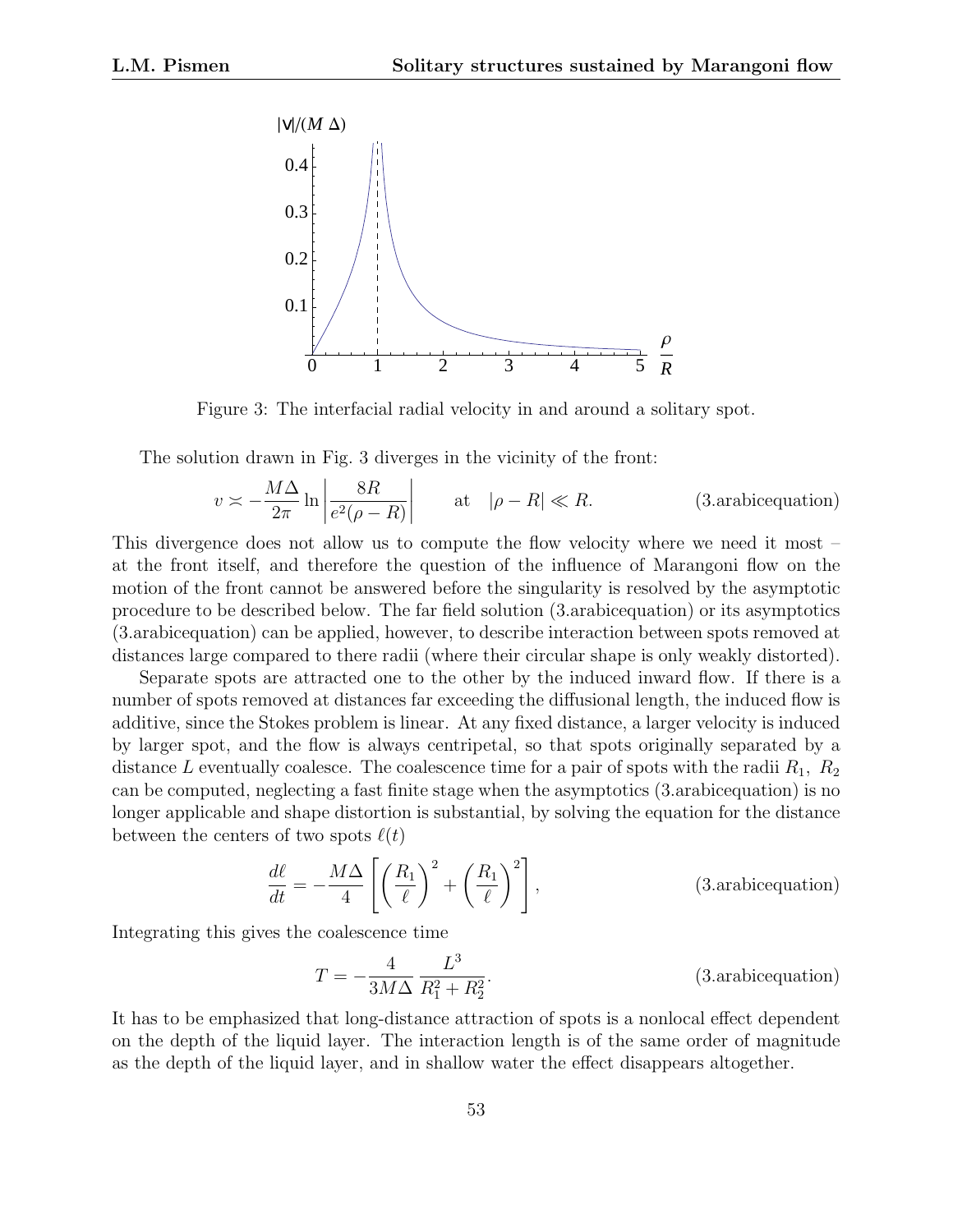

Figure 4: The velocity profile in the vicinity of the front (the maximum velocity  $v_0$  at  $x = 0$ is taken as zero level) The dashed line denotes the asymptotics  $\beta(x) \approx |x|$ .

### 3.3 Flow in the vicinity of the front

The flow velocity in the front region is coupled to the concentration profile. It is computed with the help of a two-tier asymptotic procedure [10, 9]. First, we remove from the integral (3.arabicequation) a short arc segment  $|\alpha| < \delta \ll 1$  responsible for the divergence. On the outer segment of the circular contour we compute:

$$
v^{(o)}(R) = -\frac{M\Delta}{2\pi} \lim_{\delta \to 0} \int_{\delta}^{\pi} \frac{\cos \alpha \, d\alpha}{\sin(\alpha/2)} = -\frac{M\Delta}{2\pi} \ln \frac{4}{e^2 \delta}.
$$
 (3.arabicequation)

On the removed segment, the finite front thickness has to be taken into account by replacing the step function that has lead us to Eq. (3.arabicequation) by a smooth concentration profile. The stationary profile  $\theta = \theta_0(x)$  can be used here, assuming that it is only weakly distorted by the flow. Equation (3.arabicequation) is rewritten then on the segment  $|\alpha| < \delta$ as

$$
v^{(i)}(x) = -\frac{M}{2\pi} \int_{-\infty}^{\infty} \theta_0'(\xi) d\xi \int_0^{\delta} \frac{R d\alpha}{\sqrt{(x-\xi^2) + R^2 \alpha^2}} \asymp -\frac{M}{2\pi} \int_{-\infty}^{\infty} \theta_0'(\xi) \ln \frac{2R\delta}{|x-\xi|} d\xi.
$$
\n(3.arabicequation)

The last expression is valid in the limit  $R\delta \gg 1$ , i.e. when the length of the inner contour is much larger than the front thickness.

The auxilliary value  $\delta$  falls out when both integrals (3.arabicequation) and (3.arabicequation) are added up. The resulting finite expression for the flow velocity in the front region is

$$
v(x) = -\frac{M\Delta}{2\pi} \ln \frac{8R}{e^2 \beta(x)}; \qquad \ln \beta(x) = \frac{1}{\Delta} \int_{-\infty}^{\infty} \theta'_0(\xi) \ln|x - \xi| d\xi. \qquad \text{(3.arabicequation)}
$$

Since  $\theta'_0(\xi) \to 0$  at  $|\xi| \to \infty$ ,  $\beta(x) \approx |x|$  at  $|x| \gg 1$ . Thus, the outer asymptotics of the inner solution (3.arabicequation) matches the inner asymptotics (3.arabicequation) of the outer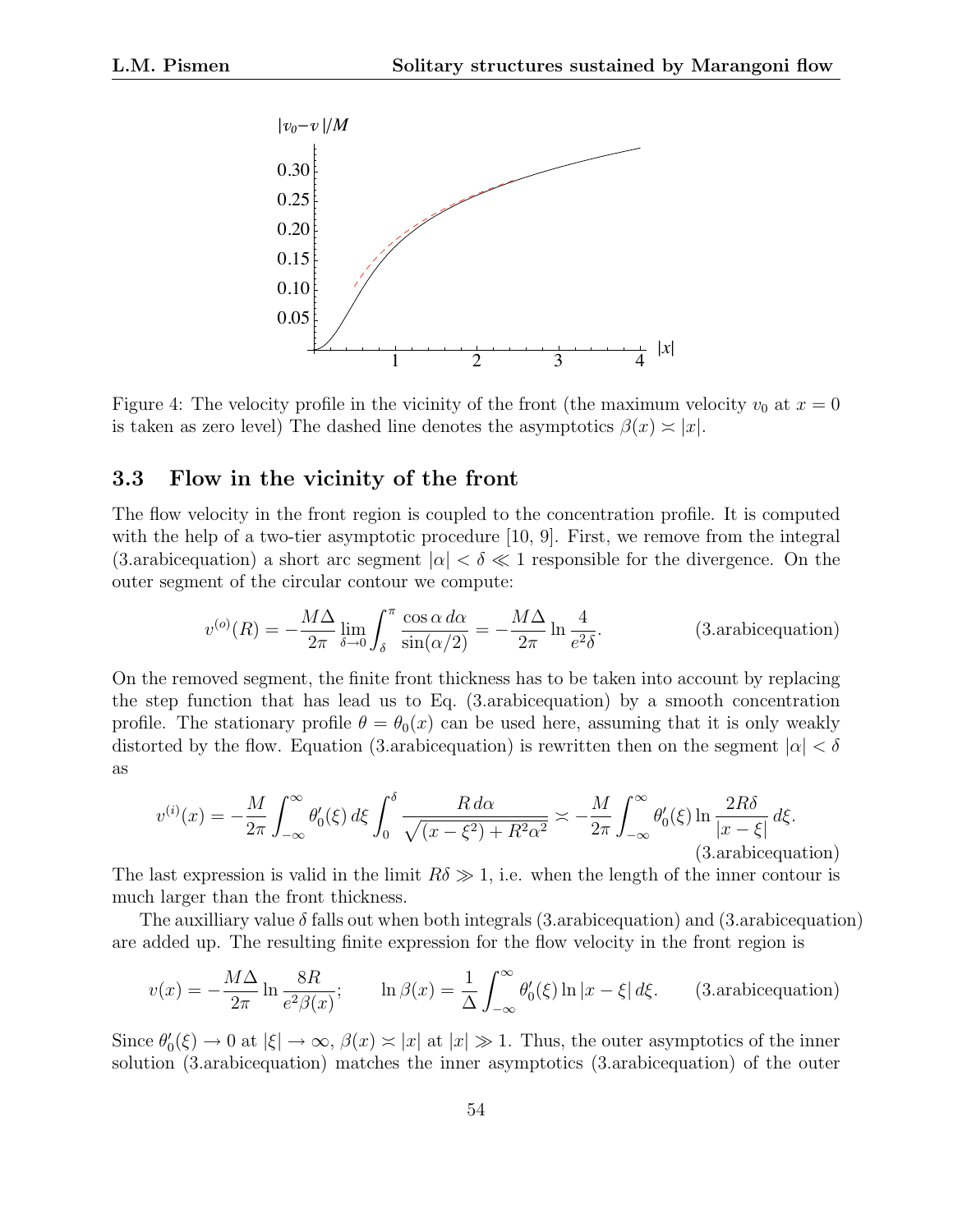solution (3.arabicequation) with  $\rho = R+x$ . The function  $\beta(x)$  can be computed numerically using the basic front solution  $\theta_0(x)$ . The resulting velocity profile in the front region for  $\nu = 16$  is plotted in Fig. 4. The uniformly valid composite expansion can be obtained by adding up Eqs. (3.arabicequation), (3.arabicequation) and extracting their common limit (3.arabicequation).

## 4 Non-conservative system

With the flow velocity in the front region known, the front propagation speed can be computed. Consider first the non-conservative system. In Ref. [9] only an estimate based on the maximum flow velocity has been given, but the exact result can be obtained semi-analytically by considering the actual concentration profile to be a perturbation of the basic front solution  $\theta_0(x)$  and computing the solvability condition of the perturbation expansion [4].

We consider the physically relevant distinguished limit when the curvature of the front  $\kappa = R^{-1}$ , the front propagation speed c, the flow velocity v, and the deviation from the Maxwell construction  $|\mu - \mu_0|$  are all small and of the same order of magnitude. This can be formalized by introducing a book-keeping small parameter  $\epsilon$  and replacing  $\kappa \rightarrow$  $\epsilon \kappa, c \to \epsilon c, v \to \epsilon v, \mu \to \mu_0 + \epsilon \mu_1$ . In accordance to a common procedure of the theory of front dynamics [4], a propagating front is constructed as a stationary solution of Eq. (2.arabicequation) in a local coordinate frame moving with the front speed, as yet undetermined. Up to the first order in  $\epsilon$ , this equation reads

$$
\theta_{xx} + f(\theta) - \mu_0 + \epsilon \Psi[\theta(x)] = 0, \qquad \Psi[\theta] = -\mu_1 + (c + \kappa)\theta_x - (v\theta)_x. \quad (4.\text{arabicequation})
$$

Expanding  $\theta = \theta_0 + \epsilon \theta_1 + \ldots$  yields in the first order

$$
\theta_1''(x) + f'(\theta_0)\theta_1 + \Psi[\theta_0(x)] = 0.
$$
\n(4.arabicequation)

The homogeneous part of this equation has a zero eigenvalue corresponding to the translational symmetry of the zero-order equation. The solvability condition of the *inhomogeneous* equation requires  $\Psi[\theta_0]$  to be orthogonal to the corresponding eigenfunction  $\theta'_0(x)$ :

$$
0 = \int_{-\infty}^{\infty} \theta_0'(x) \Psi[\theta_0] dx = -\mu_1 \Delta + (c + \kappa) K + \frac{M}{\pi} I, \quad \text{(4.arabicequation)}
$$

$$
K = \int_{-\infty}^{\infty} [\theta_0'(x)]^2 dx = \int_{\theta^-}^{\theta^+} \sqrt{2Y(\theta)} d\theta,
$$
 (4.arabicequation)

$$
Y(\theta) = \int_{\theta^-}^{\theta} f(\vartheta) d\vartheta - \mu_0(\vartheta - \theta^-),
$$
 (4.arabicequation)

$$
I = \int_{-\infty}^{\infty} \theta_0'(x) \frac{d}{dx} \left[ \theta_0(x) \ln \frac{8R}{e^2 \beta(x)} \right] dx = K \ln \frac{8R}{e^2} + J(4.\text{arabicequation})
$$
  

$$
J = \frac{1}{\Delta} \int_{-\infty}^{\infty} \theta_0''(x) \theta_0(x) dx \int_{-\infty}^{\infty} \theta_0'(\xi) \ln|x - \xi| d\xi
$$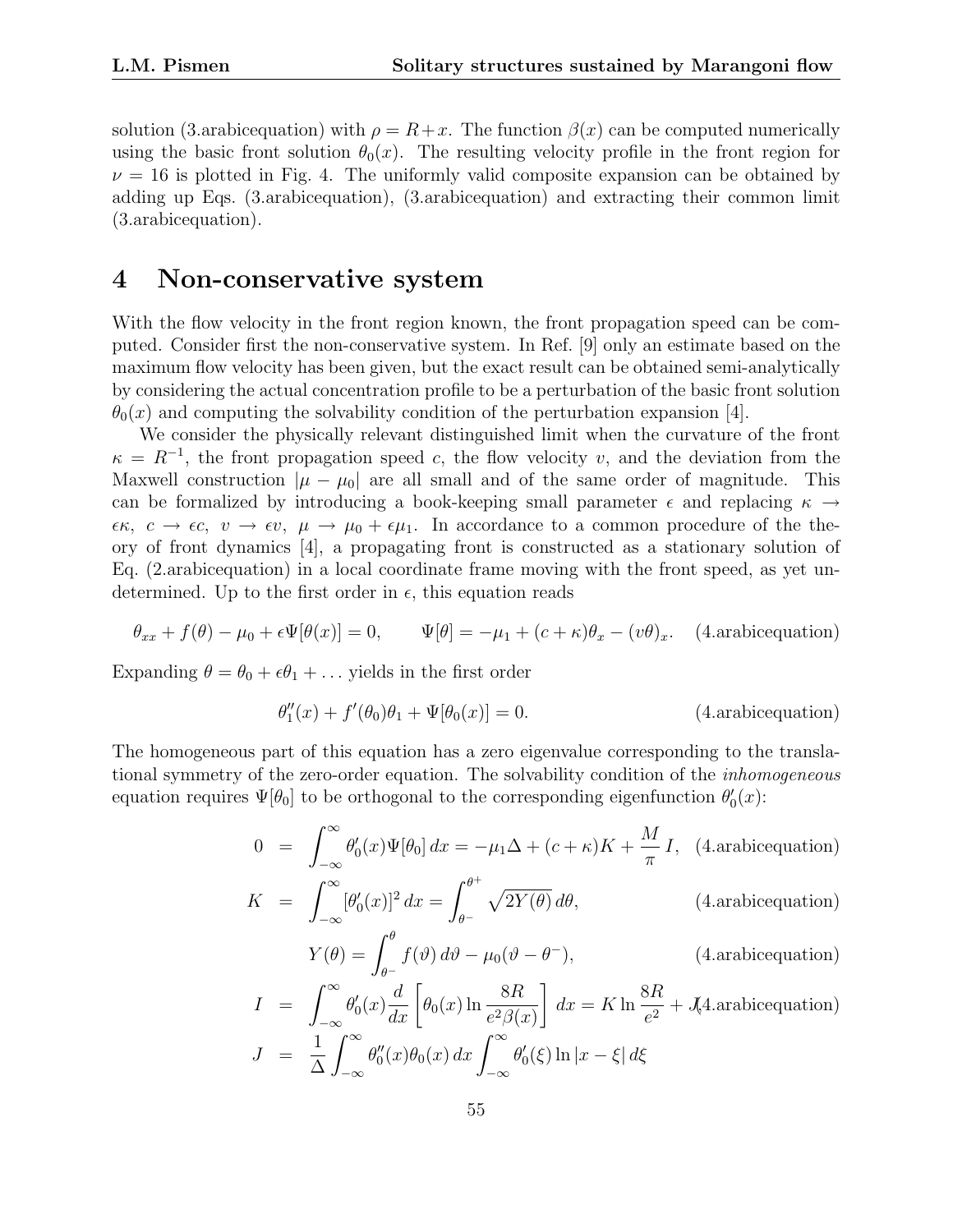

Figure 5: (a) The dependence  $R_s(M)$  at different values of  $\mu - \mu_0$  (shown at the respective curves). Stable solutions lie above dashed line. (b) Loci of the  $R_s = \text{const}$  in the parametric plane M,  $\mu$ . The numbers at the curves indicate the values of  $10^{-2}R_s$ .

$$
= \frac{1}{\Delta} \int_{\theta^{-}}^{\theta^{+}} \frac{\theta[\mu - f(\theta)]}{\sqrt{2Y(\theta)}} d\theta \int_{\theta^{-}}^{\theta^{+}} \ln|x(\theta) - x(\theta)| d\theta. \quad (4.\text{arabicequation})
$$

The integral I has been rearranged here using Eq. (3.arabicequation) and integrating by parts and expressed through the inverse of  $\theta_0(x)$ ,  $x(\theta) = \int [2Y(\theta)]^{-1/2} d\theta$  to facilitate further computation. The integrals K, J, dependent only on the parameter  $\nu$ , are evaluated numerically. Collecting the results yields the expression for the front propagation velocity (eikonal equation)

$$
c = \frac{\Delta}{K} (\mu - \mu_0) - \frac{1}{R} - \frac{M}{\pi} \ln \frac{R}{R_0}, \qquad R_0 = \frac{1}{8} \exp\left(2 - \frac{J}{K\Delta}\right). \tag{4.arabicequation}
$$

This expression reaches a maximum at  $R = R_c = \pi/M$ , and no solutions exist when M exceeds the critical value defined implicitly by the relation

$$
\frac{\pi \Delta}{K} (\mu - \mu_0) = M \left( 1 + \ln \frac{\pi}{MR_0} \right).
$$
 (4.arabicequation)

Stable stationary spots with a radius  $R > R_c$  defined implicitly by the relation  $c = 0$  exist at sufficiently large values of  $\mu - \mu_0$  (making the lower state dynamically advantageous). As an example, the dependence  $R_s(M)$  at different values of  $\mu - \mu_0$  and a contour map of  $R_s$ in this parametric plane are shown in Fig. 5 for  $\nu = 16$ . The values of the integrals for this case are  $K \approx 0.385$ ,  $J \approx 0.345$ ,  $R_0 \approx 0.26$ .

Thus, Marangoni flow serves as an efficient mechanism preventing the spread of the state with a higher surface tension when it is dynamically favorable. Stationary spots with a finite radius, at which the inward flow is compensated by the chemical propagation speed, exist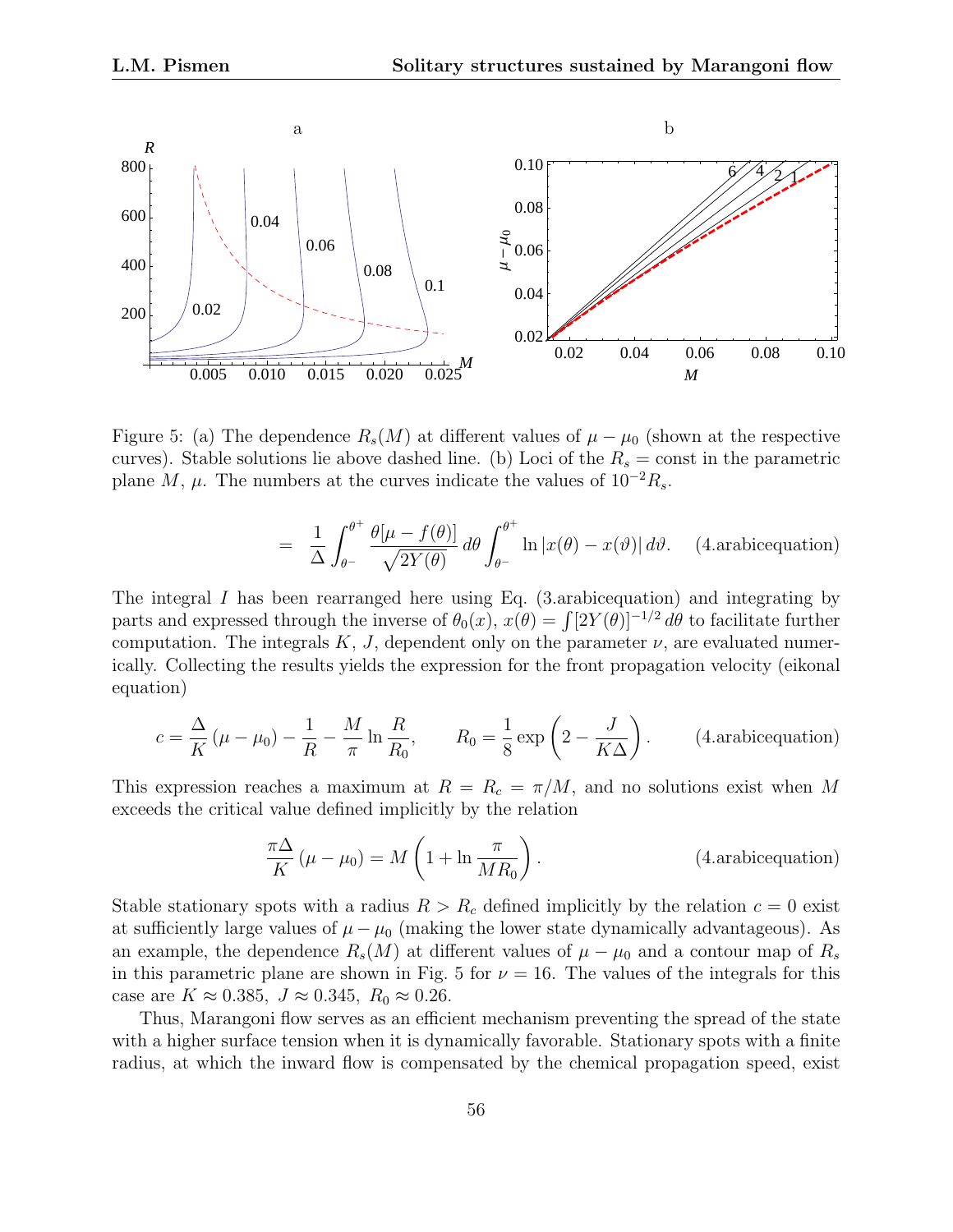above the dashed curve in Fig. 5. This, however, still does not prevent coarsening in an ensemble of spots, which may be formed at far removed locations. Attracting spots coalesce in a finite time, as per Eq. (3.arabicequation); following this, the combined spot relaxes to a circular shape with the stationary radius defined by Eq. (4.arabicequation). Multiple spots can survive only in the presence of global interactions mediated by the conservation law, as will be argued below.

## 5 Conservative system

#### 5.1 Inner solution

The conservative system (2.arabicequation), (2.arabicequation) is expanded in the same way as in the preceding Section [4, 11]. Assuming  $\Gamma = \text{const}$ , Eq. (2.arabicequation) is rewritten in the comoving frame to the first order in  $\epsilon$  as

$$
\frac{d}{dx}\left[\Gamma\mu_1'(x) + (v-c)\theta_0(x)\right] = 0.
$$
\n(5.arabicequation)

The front velocity should match the surfactant fluxes  $j^{\pm}$  on both sides of the front, and is determined by the material balance relation obtained by integrating Eq. (5.arabicequation) over an interval  $|x| < \lambda$ , which is sufficiently large for the alternative states with  $\theta_0 = \pm 1$  to be approached at its ends:

$$
c = (j^+ - j^-)/\Delta
$$
,  $j^{\pm} = \Gamma \mu'(\pm \lambda) + v(\pm \lambda)\theta^{\pm}$ . (5.arabicequation)

Integrating Eq. (5.arabicequation) twice yields

$$
\mu_1(x) = \overline{\mu}_1 + \Gamma^{-1} \left[ jx + \int_0^x (c - v)\theta_0(x) dx \right],
$$
 (5.arabicequation)

where  $\bar{\mu}_1 = \mu_1(0)$  and j are integration constants; the latter equals to the flux through the interface  $(j^+ + j^-)/\Delta$  determined by matching with the far field solution.

The first-order expansion of Eq. (2.arabicequation) has the form (4.arabicequation) with the inhomogeneity  $\Psi[\theta] = -\mu_1 + \kappa \theta_x$ . Its solvability condition is computed using Eq. (5.arabicequation) in the same way as in Eq. (4.arabicequation):

$$
0 = -\overline{\mu}_1 \Delta + K \kappa + \frac{\mathcal{K}}{\Gamma} c + \frac{\mathcal{I}}{\Gamma} \frac{M}{\pi}, \qquad (5.\text{arabicequation})
$$
  
\n
$$
\mathcal{K} = \int_{-\infty}^{\infty} \theta'_0(x) dx \int_0^x \theta_0(\xi) d\xi = \int_{\theta^-}^{\theta^+} d\theta \int_{\theta^0}^{\theta} \frac{\vartheta}{\sqrt{2Y(\vartheta)}} d(\xi.\text{arabicequation})
$$
  
\n
$$
\mathcal{I} = \int_{-\infty}^{\infty} \theta'_0(x) \int_0^x \theta_0(\xi) \ln \frac{8R}{e^2 \beta(\xi)} \xi = \mathcal{K} \ln \frac{8R}{e^2} - \mathcal{J}, \quad (5.\text{arabicequation})
$$
  
\n
$$
\mathcal{J} = \int_{-\infty}^{\infty} \theta'_0(x) dx \int_0^x \theta_0(\xi) d\xi \int_{-\infty}^{\infty} \theta'_0(\zeta) \ln |\xi - \zeta| d\zeta
$$
  
\n
$$
= \int_{\theta^-}^{\theta^+} d\theta \int_{\theta^0}^{\theta} \frac{\vartheta}{\sqrt{2Y(\vartheta)}} d\vartheta \int_{\theta^-}^{\theta^+} \ln |x(\vartheta) - x(\zeta)| d\zeta. \quad (5.\text{arabicequation})
$$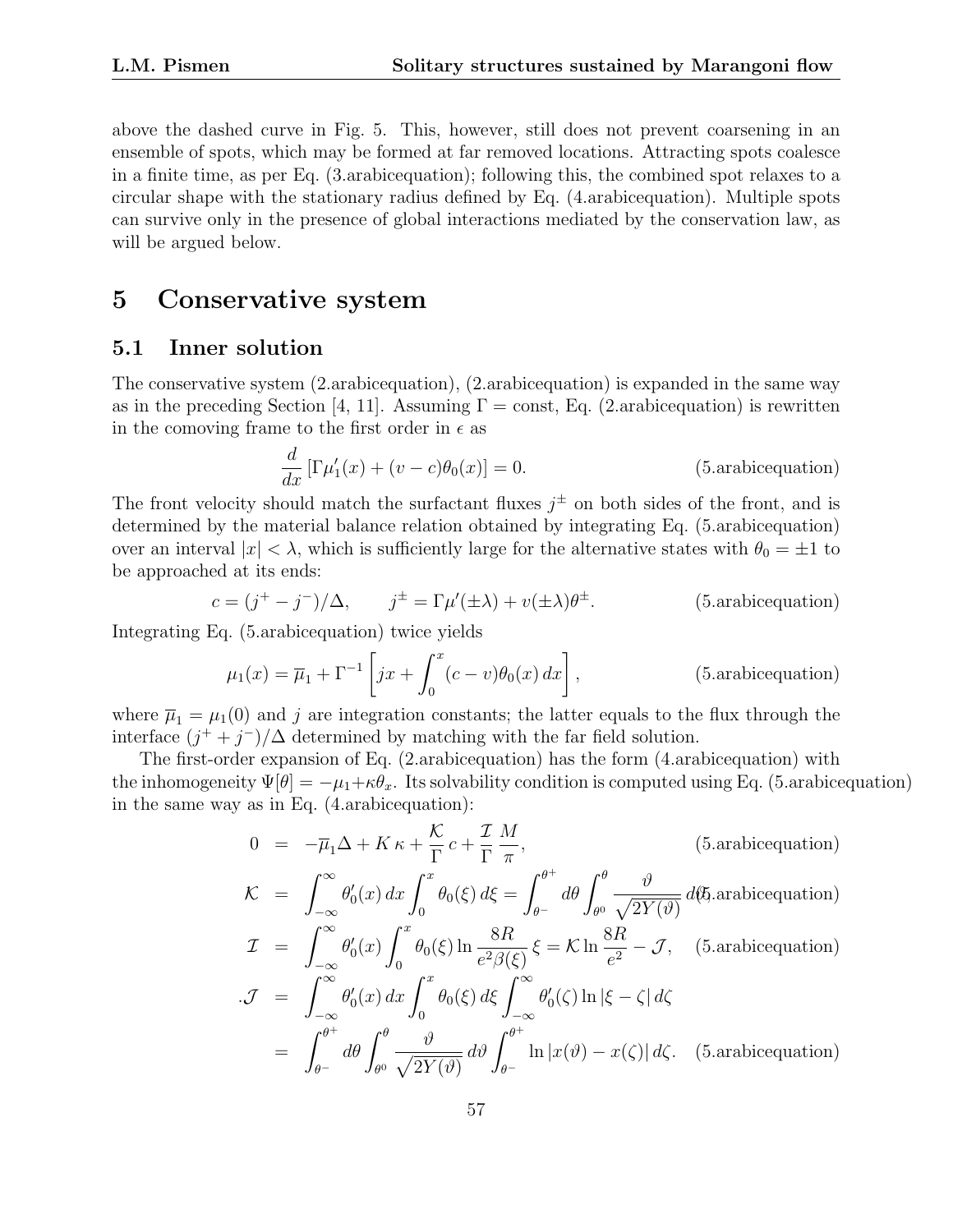

Figure 6: The extremal far field concentration profile in and around the largest solitary spot obtained by solving Eq. (5.arabicequation) with  $MR_c \approx 7.305$ . Inset: the concentration profile within the spot redrawn at a larger scale

The origin of the x axis is chosen here to coincide with the level  $\theta^0$  corresponding to the intermediate unstable stationary state. The term proportional to  $j$  vanishes identically since  $\theta_0(x)$  is even. The solvability condition relates the representative value  $\overline{\mu}_1$  of the chemical potential at the front with the external fluxes dependent on the gradient of the chemical potential and flow velocity on both sides of the front.

The two relations (5.arabicequation) and (5.arabicequation) are still not sufficient to determine the front propagation speed: since the material balance operates globally, far field equations have to be solved to compute the flux at the front location. On the other hand, since the chemical potential at the front should be close to the Maxwell construction, its shift given by Eq. (5.arabicequation) only weakly affects the concentrations in the far field, and can be neglected when the latter are computed.

#### 5.2 Outer solution

In the far field, the rigidity term in Eq. (2.arabicequation) is negligible, so that the quasiequilibrium relation  $\mu = f(\theta)$  holds, but the concentration does not need to be close to  $\theta^{\pm}$ . The concentration profile within and around a solitary spot can be obtained by solving Eq. (2.arabicequation) in polar coordinates, with  $\mu$  given by the above quasi-equilibrium relation. When the spot is stationary, the flux should vanish, and therefore the stationary equation can be integrated once to yield

$$
f'(\theta)\theta'(\rho) = v(\rho)\theta,
$$
 (5.arabicequation)

where  $v(\rho)$  is given by Eq. (3.arabicequation). The boundary condition at the circular front  $\rho = R$  is  $\theta(R) = \theta^+$  for the equation applied in the exterior region  $\rho > R$  and  $\theta(R) = \theta^$ in interior region  $\rho < R$ . Since the flow is centripetal, the concentration decreases with  $\rho$  in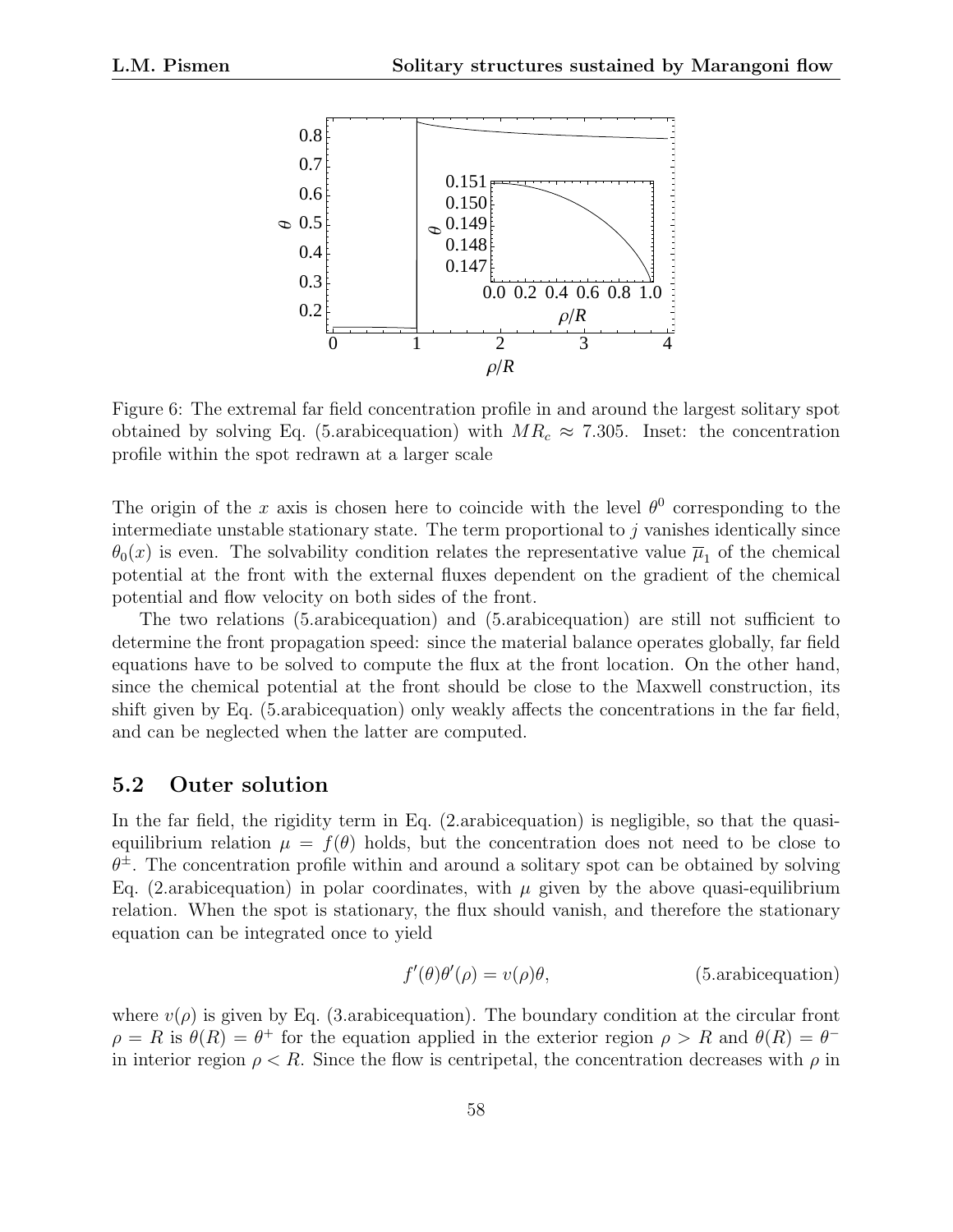both domains (Fig. 6), but it should never leave the bistability interval  $\theta > \theta_c^+$  or  $\theta < \theta_c^-$ where  $\mu_c^-$  <  $f(\theta)$  <  $\mu_c^+$ . Applying this restriction in the interior region gives the condition defining the maximum spot radius:

$$
\int_0^R v(\rho) d\rho = \int_{\theta^-}^{\theta_c^-} \frac{f'(\theta)}{\theta} d\theta \equiv \mathcal{N}^-(\nu).
$$
 (5.arabicequation)

The integral in the left-hand side equals to  $-MR\Delta V^-$ , where

$$
\mathcal{V}^- = \frac{1}{2\pi} \int_0^1 \left[ \frac{1+\rho^2}{\rho(1+\rho)} \mathbf{K} \left( \frac{4\rho}{1+\rho^2} \right) - \frac{1+\rho}{\rho} \mathbf{E} \left( \frac{4\rho}{1+\rho^2} \right) \right] d\rho \approx 0.1817,
$$
\n(5.arabicequation)

This yields the upper limit on the spot radius  $R \le R_m = \mathcal{N}^-(\nu)/(M\Delta\mathcal{V}^-)$ .

It might be also impossible to extend the solution to the exterior of the spot beyond a certain finite distance. The upper limit  $R_c$  is defined implicitly by the relation

$$
\int_{R}^{R_c} v(\rho) d\rho = \int_{\theta_c^-}^{\theta^+} \frac{f'(\theta)}{\theta} d\theta \equiv \mathcal{N}^+(\nu). \tag{5.arabicequation}
$$

The critical radius extends to infinity only when the Marangoni number is sufficiently small, so that  $MR\Delta \leq R_c = \mathcal{N}^+(\nu)/V^+$ , where

$$
\mathcal{V}^{+} = \frac{1}{2\pi} \int_{1}^{\infty} \left[ \frac{1+\rho^{2}}{\rho(1+\rho)} \mathbf{K} \left( \frac{4\rho}{1+\rho^{2}} \right) - \frac{1+\rho}{\rho} \mathbf{E} \left( \frac{4\rho}{1+\rho^{2}} \right) \right] d\rho \approx 0.3183.
$$
\n(5.arabicequation)

When the function  $f(\theta)$  is symmetric,  $\mathcal{N}^+ < \mathcal{N}^-$ , and the ratio  $\mathcal{N}^-/\mathcal{N}^+$  grows with  $\nu$ ; e.g. for  $\nu = 16$  we have  $\mathcal{N}^- \approx 7.636$ ,  $\mathcal{N}^+ \approx 1.644$ . In this particular case,  $MR_m \approx 59.44$  and  $MR_c \approx 7.305$ . The largest spot which may exist in this case alone in the infinite plane has the radius  $R_c \approx 7.305/M$ . The respective concentration profile is drawn in Fig. 6; inside this or smaller drop, the concentration changes only slightly. Beyond this limit, other spots must nucleate at a certain distance, as the chemical potential crosses the bistability limit  $\theta_c^+$ . The dependence of  $R_m$  and  $R_c$  on  $\nu$  is shown in Fig. 7;

When multiple spots exist, the circular symmetry is lost, and analytical computation is no longer possible. Attraction of spots leads to coalescence, and, as the size of a combined spot increases, other spots must nucleate at a certain distance. This leads to chaotic dynamics observed in Ref. [1]. The analytical theory suggests that the typical spot radius should scale as  $1/M$ , while a weaker dependence was detected in Ref. [1]. This discrepancy, apparently, stems from the fact that the conditions  $M \ll 1, R \gg 1$  have not been observed in the computational study.

# Acknowledgments

The author acknowledges support by the European Union under Grant No. PITN-GA-214919.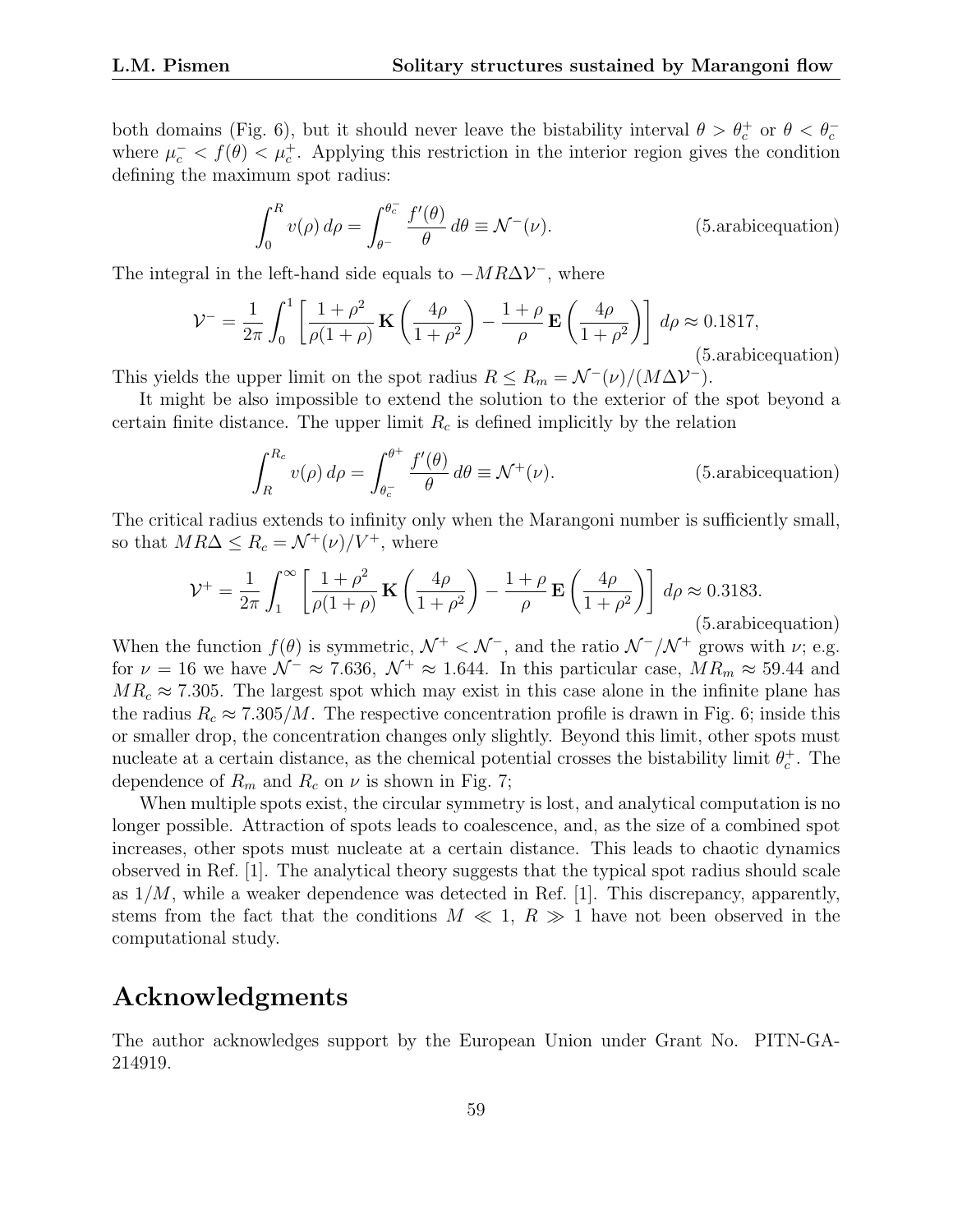

Figure 7: The dependence of the maximum drop radius  $R_m$  (upper curve) and the maximum radius of a solitary spot  $R_c$  (lower curve) on the parmeter  $\nu$ . The radii are normalized by the Marangoni number.

# References

- [1] A. A. Golovin and L. M. Pismen. Dynamic phase separation: From coarsening to turbulence via structure formation. Chaos, 14 No. 3, (2004) 845–854.
- [2] A. M. Turing. The chemical basis of morphogenesis. Philos. Trans. R. Soc. London B, 237 (1952), 37–72.
- [3] R. Kapral and K. Showalter (Eds.). Chemical waves and patterns. Kluwer Academic Publishers, New York, 1995.
- [4] L. M. Pismen. Patterns and Interfaces in dissipative dynamics. Springer Verlag, Berlin, 2006.
- [5] Z. Dagan and L. M. Pismen. Marangoni waves induced by a multistable chemical reaction on thin liquid films. J. Coll. Interface Sci., 99 (1984), No. 1, 215–225.
- [6] L. M. Pismen. Composition and flow patterns due to chemo-Marangoni instability in liquid films. J. Coll. Interface Sci., 102 (1984), No. 1, 237–247.
- [7] A. Pereira, P. M. J. Trevelyan, U. Thiele, and S. Kalliadasis. Dynamics of a horizontal thin liquid film in the presence of reactive surfactants, Phys. Fluids, 19 (2007), No. 11, 112102.
- [8] L. Rongy and A. De Wit. Solitary Marangoni-driven convective structures in bistable chemical systems. Phys. Rev. E, 77 (2008), No. 4, 046310.
- [9] L. M. Pismen. Interaction of reaction-diffusion fronts and Marangoni flow on the interface of deep fluid. Phys. Rev. Lett., 78 (1997), No. 2, 382–385.